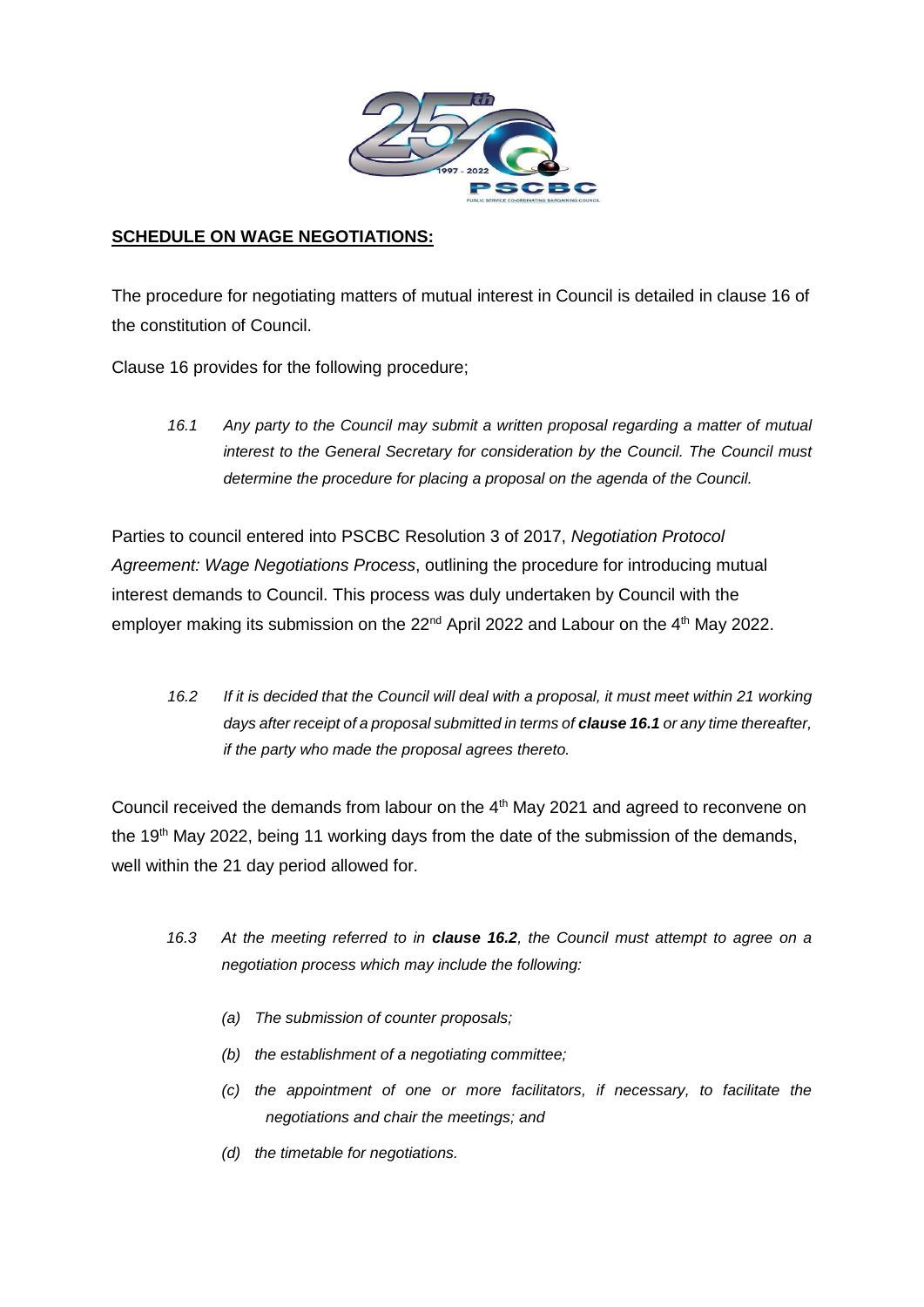The constitution then requires of Council in the meeting referred to in clause 16.2 of the constitution to consider those issues listed in clause 16.3. of the constitution.

# Establishment of Negotiating Committee:

Amongst those, parties are to consider the establishment of a negotiating committee. A similar provision is allowed for in clause 4.3 of PSCBC Resolution 3 of 2017. The rational for a negotiating committee is to allow for a more direct approach within a smaller environment that will allow parties to expedite the process of negotiations.

In the draft declaration of the recent summit held, it was agreed that parties would want to align the negotiating cycle on matters of mutual interest with the budgetary provisions of government. In the discussion on the draft implementation plan it was agreed to expedite this process and attempt to align the negotiations cycle from October 2022.

Parties in Council further agreed that, in an attempt to give effect to these commitments and agreements, the current negotiations cycle for the 2022/2023 FY should conclude by the 30<sup>th</sup> June 2022. Allowing parties to start negotiations for the 2023/2024 FY immediately thereafter and to conclude by September 2022.

In the draft implementation plan and in the summit declaration it was agreed that the following projects should be prioritised;

- To conduct an audit on all collective agreements since 2010, to identify areas of nonimplementation and agree on a clear process of outstanding areas;
- To develop a roadmap for the implementation of the GEHS:
- To conclude on the enforcement procedure of Council.

Council is also required to host its Annual General Meeting in the month of June that would require engagement in the financial and operational reporting of Council.

A multi-disciplinary approach will have to be followed by Council in achieving all of the set goals.

#### **It is recommended to Council;**

To agree to the establishment of a negotiations committee;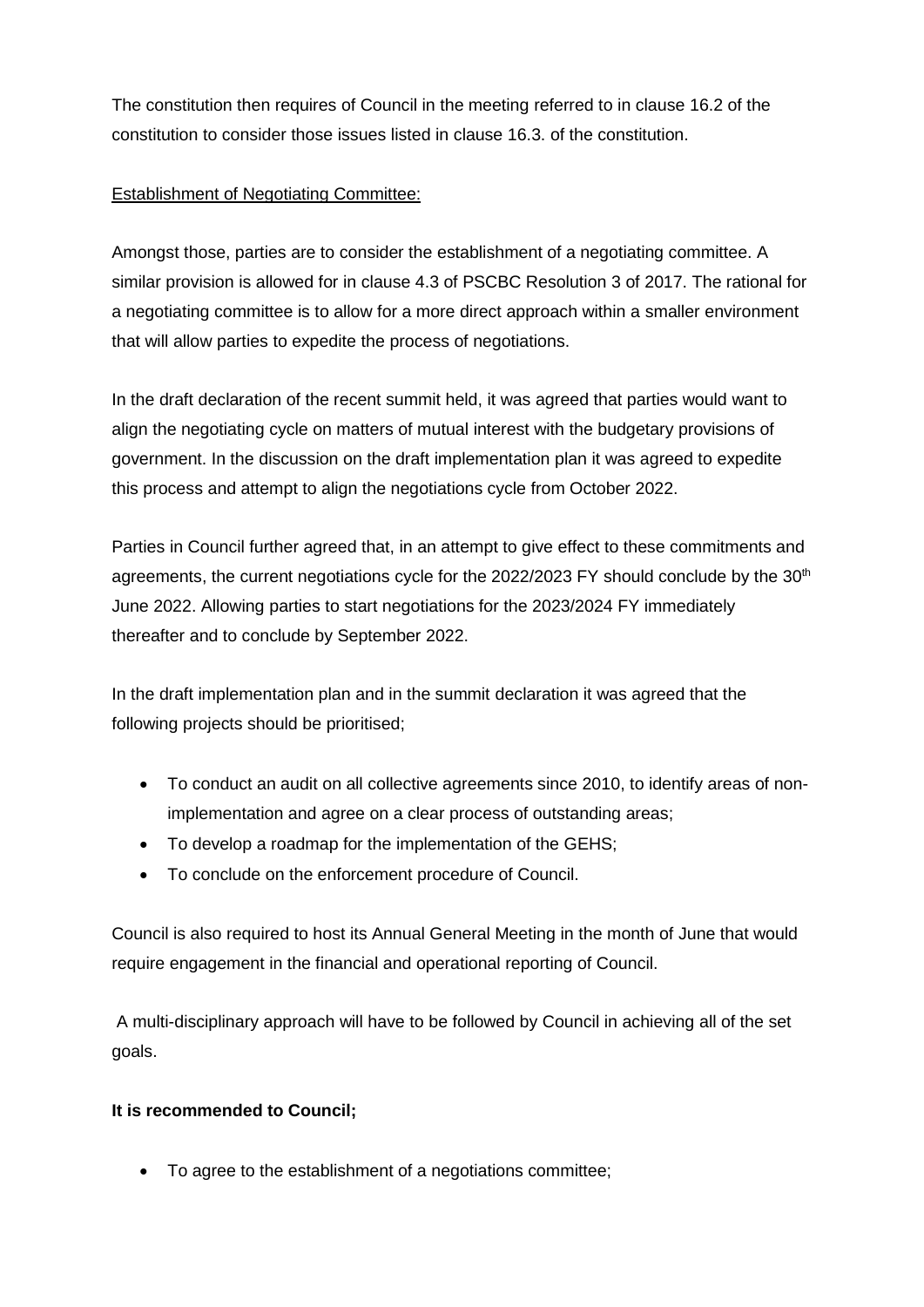- The committee to be comprised of one representative per trade union party admitted to Council (8 labour reps) and 8 employer reps;
- Members to the committee will be nominated in writing and will be required to attend all meetings consistently;
- The committee to report back to caucuses on a weekly basis or when required; and
- Any party to the committee could call for a special council at any time during the negotiating period, if they believe no progress is made or the committee is not achieving its objective.

# Appointment of Facilitator(s):

Clause 16.3 (c) requires Council to consider the appointment of one or more facilitators, if necessary, to facilitate the negotiations and chair the meetings. A similar provision is allowed for in clause 4.1 of PSCBC Resolution 3 of 2017.

Facilitators has been effectively utilised in the past, to chair and facilitate bargaining meetings.

# **It is recommended to Council;**

- To appoint a single facilitator to facilitate and chair negotiations if parties agree to the establishment of a negotiating committee;
- To appoint two facilitators to facilitate and chair negotiations if parties opt to remain as full Council in the negotiations.

If parties agree to facilitation as per clause 16.3 (c) of the constitution then;

# **It is recommended to Council;**

- To request the General Secretary to source CV's of reputable individuals that would be able to facilitate negotiating meetings;
- The General Secretary to present these CV's to the Vice Chair Labour and the Vice Chair Employer by the  $25<sup>th</sup>$  May 2022; and
- The General Secretary in agreement with the Vice Chairs must appoint a facilitator(s) to immediately commence the facilitation.

Where the Vice Chairpersons cannot agree on the appointment of a facilitator, clause 16.4 of the constitution will be followed;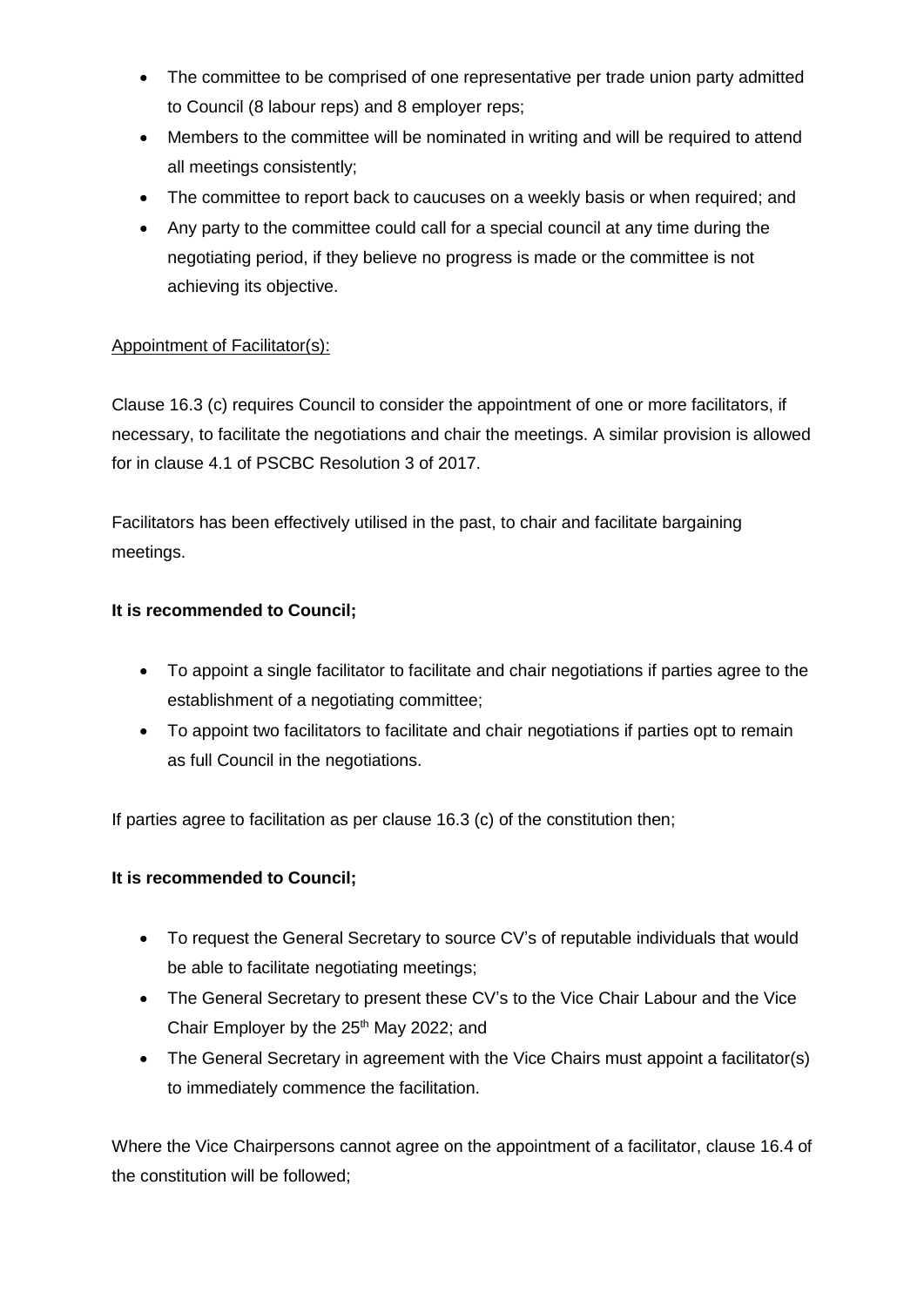*16.4 If the Council agrees to facilitation in terms of clause 16.3(c) but fails to agree, within a period of 5 working days from the decision to appoint a facilitator(s), on which facilitator(s) to appoint, the General Secretary must in his or her own discretion decide how many*  facilitators to appoint and appoint the facilitator(s), taking into consideration the views of *the parties.*

### The Timetable for Negotiations:

- Clause 16.5 of the constitution provides as follows;
	- *16.5 In the event of the Council not meeting within the period provided for in clause 16.2, or at the meeting not agreeing upon a negotiating procedure in terms of clause 16.3, the parties must within 2 working days from the expiry of the period provided for in clause 16.2 commence negotiations.*

Therefore if parties could not agree to a time table for negotiations as required by clause 16.3 of the constitution, the negotiations will commence  $4<sup>th</sup>$  June 2022.

The following time table is proposed to Council members for consideration;

| <b>TIME TABLE- PSCBC WAGE NEGOTIATIONS</b>                                                                                                    |                  |                                                          |  |
|-----------------------------------------------------------------------------------------------------------------------------------------------|------------------|----------------------------------------------------------|--|
| <b>Process</b>                                                                                                                                | <b>Date</b>      | <b>Remark</b>                                            |  |
| <b>Special Council Meeting:</b><br><b>Employer Response to</b><br><b>Labour Demands and</b><br><b>Agreement on Negotiations</b><br>Procedure. | 19 May 2022      | <b>Physical Meeting</b>                                  |  |
| <b>Appointment of Facilitators if</b><br>agreed to and the<br>nomination of negotiating<br>committee members if<br>agreed to.                 | 25 May 2022      | <b>General Secretary and</b><br><b>Vice Chairpersons</b> |  |
| Convening of caucuses in<br>preparation for negotiations<br>(if required).                                                                    | 23 - 27 May 2022 | General Secretary and<br>Vice Chairpersons               |  |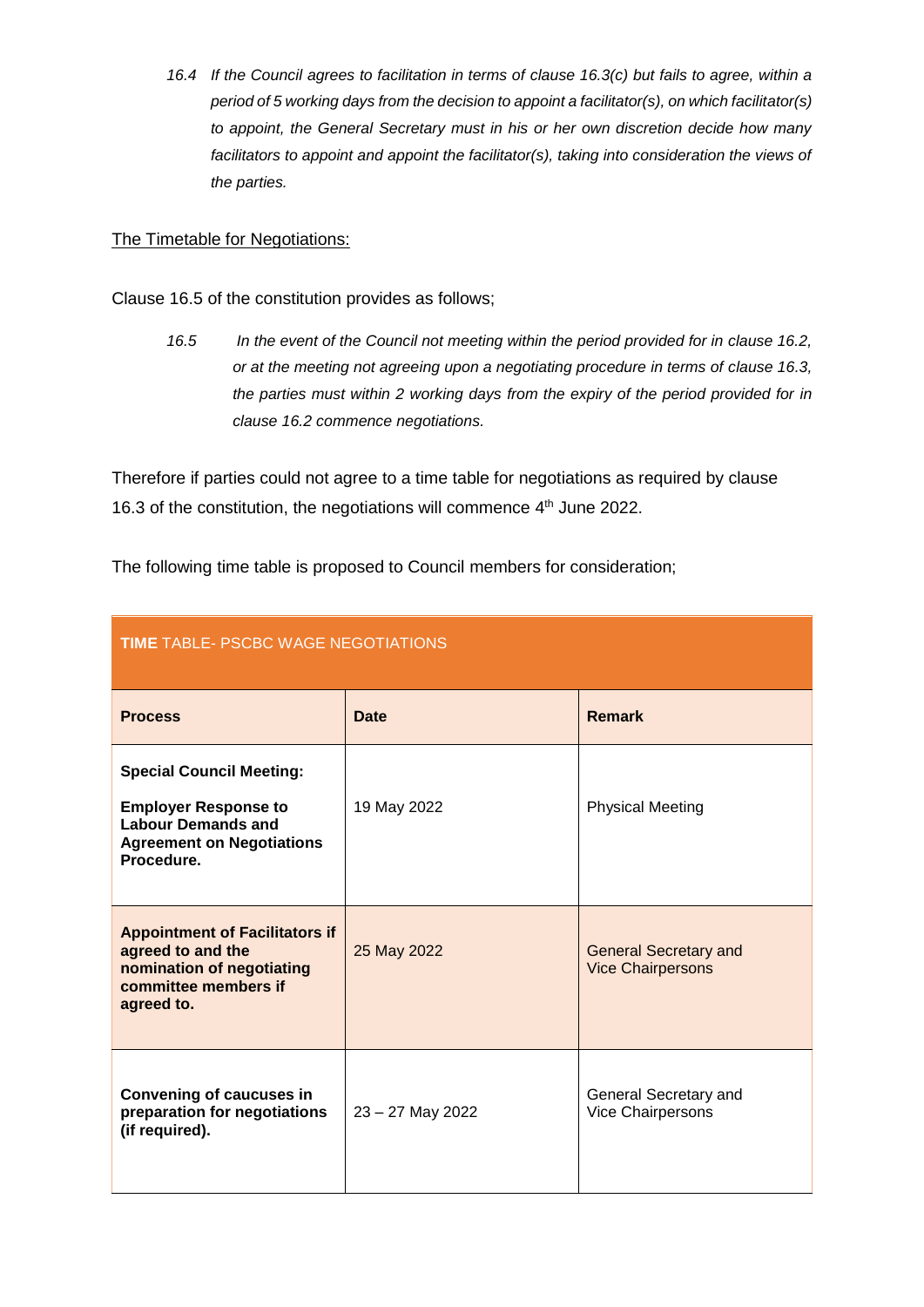| $1st$ sitting:<br><b>Negotiations on Matters of</b><br><b>Mutual Interest</b>        | 30 May 2022 - 3 June 2022   | <b>Negotiating Committee/</b><br>Council                                                  |
|--------------------------------------------------------------------------------------|-----------------------------|-------------------------------------------------------------------------------------------|
| <b>Convening of caucuses'</b><br>consolidation of approach (if<br>required).         | 6 June 2022 - 8 June 2022   | General Secretary and<br>Vice chairpersons                                                |
| $2nd$ sitting:<br><b>Negotiations on Matters of</b><br><b>Mutual Interest</b>        | 9 June 2022 - 14 June 2022  | <b>Negotiating Committee/</b><br>Council<br>(Time period include weekend<br>negotiations) |
| <b>Convening of caucuses'</b><br>consolidation of approach (if<br>required).         | 15 June 2022 - 17 June 2022 | General Secretary and<br>Vice chairpersons                                                |
| <b>Final sitting:</b><br><b>Negotiations on Matters of</b><br><b>Mutual Interest</b> | 20 June 2022 - 30 June 2022 | <b>Negotiating Committee/</b><br>Council<br>(Time period include weekend<br>negotiations) |

### **It is recommended to Council;**

• To adopt the time table as presented, subject to any change by a decision of the majority of parties during the process, where needed and in context.

If parties do not conclude negotiations within the agreed to period the following provisions of the constitution will apply;

- *16.6 If the parties do not conclude a Resolution of Council during a period of 21 working days from the date of the expiry of the period referred to in clause 16.2, or such longer period as agreed between the parties, and the matter is not settled, any party may refer the matter for conciliation in terms of the dispute resolution procedures.*
- *16.7 If the matter is not resolved during the conciliation process, parties to the Council may exercise their rights in terms of the Act.*

#### Meeting Processes:

The constitution provides for the following limitation on the meetings of Council;

*15.6 Every meeting of the Council must be conducted in private unless the Council decides otherwise.*